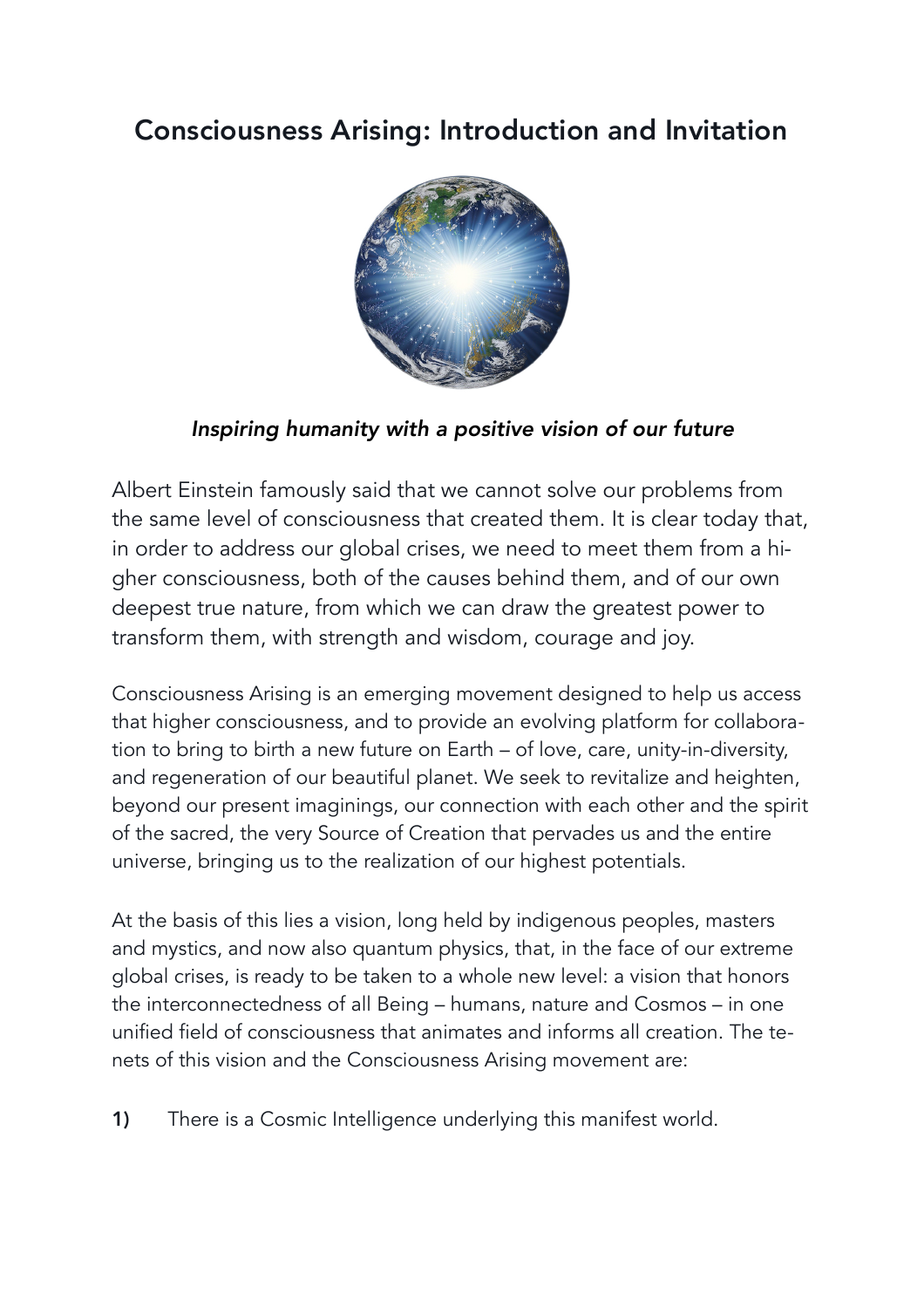2) We can tune into it, because each of us holds a node of it in our hearts, like a fractal of a hologram, which means that together we have the power to create a new world. Our own power, individually, is far greater, in this holographic sense, than we know, as it feeds into our collective power, which multiplies it exponentially, aligned with the deeper evolutionary potentials at the Source of Creation.

3) When we gather together in deep reflection, openness and honesty, a resonance is created which gives birth to revelation – insights, vision and action – greater than the sum of its parts. We tap into an evolutionary spiral, a co-creative synergy with each other and that very Source of Creation at our core, giving rise to the next level of our emergent future.

Open Space Technology, with which we begin this project, taps into that open space of potential from which all creation arises. Accessed through many diverse, unique vessels and expressed in many diverse, unique ways, the "wisdom in the room" that emerges is the wisdom of creation itself, the unified field of consciousness. The self-organizing process that takes place is the weaving together of these diverse expressions into a vision for the future that works for us all, because it springs from and expresses the Whole – the unified field of nature, humanity and Cosmos.

At the same time, we need to understand the present circumstances in this world, in order to transform them into a true expression of this Wholeness. Right now, division and fragmentation, vast inequalities, injustice and power abuses reign, resulting in the decimation of human rights and freedoms, an alarming rise of global techno-authoritarian rule, and the ravaging of our planet for the profits of a few. We need to understand the forms this deep divisiveness in consciousness is taking now (accelerated in the last two years), in order not to be unconsciously pulled along with them, but rather raise our own consciousness to align with the consciousness of our true Wholeness and the systems that would reflect it.

And just a humble disclaimer here, for those who think our project sounds incredibly ambitious or presumptuous – it's not really *us* raising our consciousness, but consciousness raising *us,* with a lot more help on offer than we are presently able to see! Acknowledging this, and opening to the unseen forces supporting us, paradoxically both humbles us, and allows us to tap into the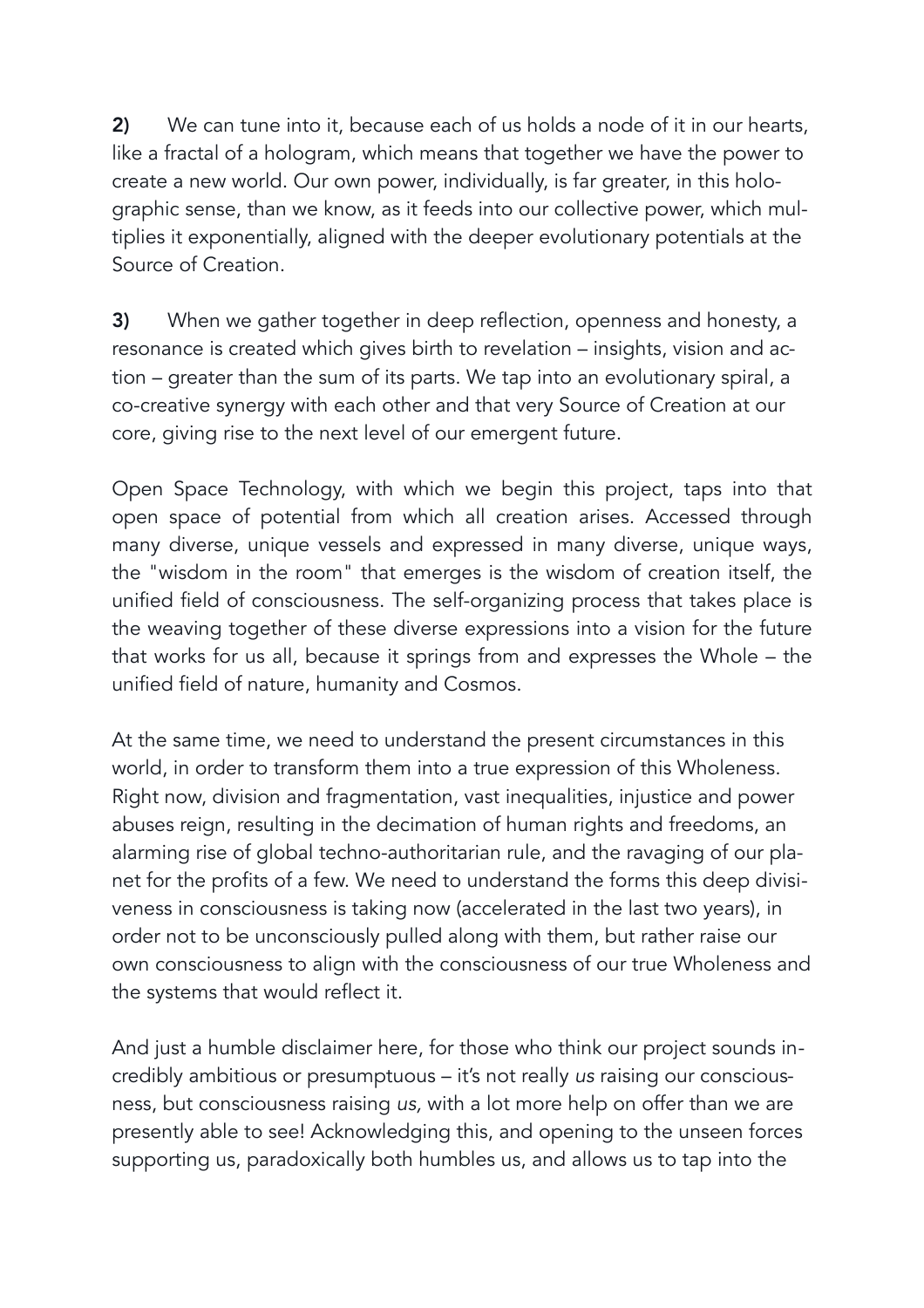highest possible power – the infinite power that lies in the very Source of Creation. By becoming vessels for its flow, we become its co-creators.

The consciousness that is arising now, with which we seek to align in this movement, is a tide that can lift all boats, combining both inner and outer transformation, consciousness and systems change, personal and global healing. By looking deeply into all these levels, and bringing forth our deepest reflections and vision, we can weave together the beautiful world so many of us yearn for – and already hold in our hearts.

*Please come and join us, bringing your own skills and inspiration, as we bring to birth this new world!* 

With love,

Jean, Kavita, Kate and Amber

\* \* \*

## Complementary Information

• Participants must commit to the one day meetings — two 3-hour sessions with a one hour break in between — to be held through Zoom on May 7th, from 7:00 to 14:00 Pacific time,10:00 to 17:00 Eastern Time, 15:00 to 22:00 in the UK and 16:00 to 23:00 in continental Europe.

• If you are unsure about the corresponding starting and ending moments for your time zone, you can find them through <https://bit.ly/36Yrh20> and [https://](https://bit.ly/394VYU9) [bit.ly/394VYU9](https://bit.ly/394VYU9).

• The Zoom link will be emailed to you two days before the event. To ensure our emails do not end up in your spam box, please whitelist [registration@consciousnessarising.org](mailto:mailto:registration@consciousnessarising.org) and [info@consciousnessari](mailto:mailto:info@consciousnessarising.org)[sing.org](mailto:mailto:info@consciousnessarising.org) through which you can correspond with us.

• You need to be sufficiently fluent in English to participate in this work as no translation will be provided. We hope workshops in other languages will emerge from this first experiment in co-creating our future.